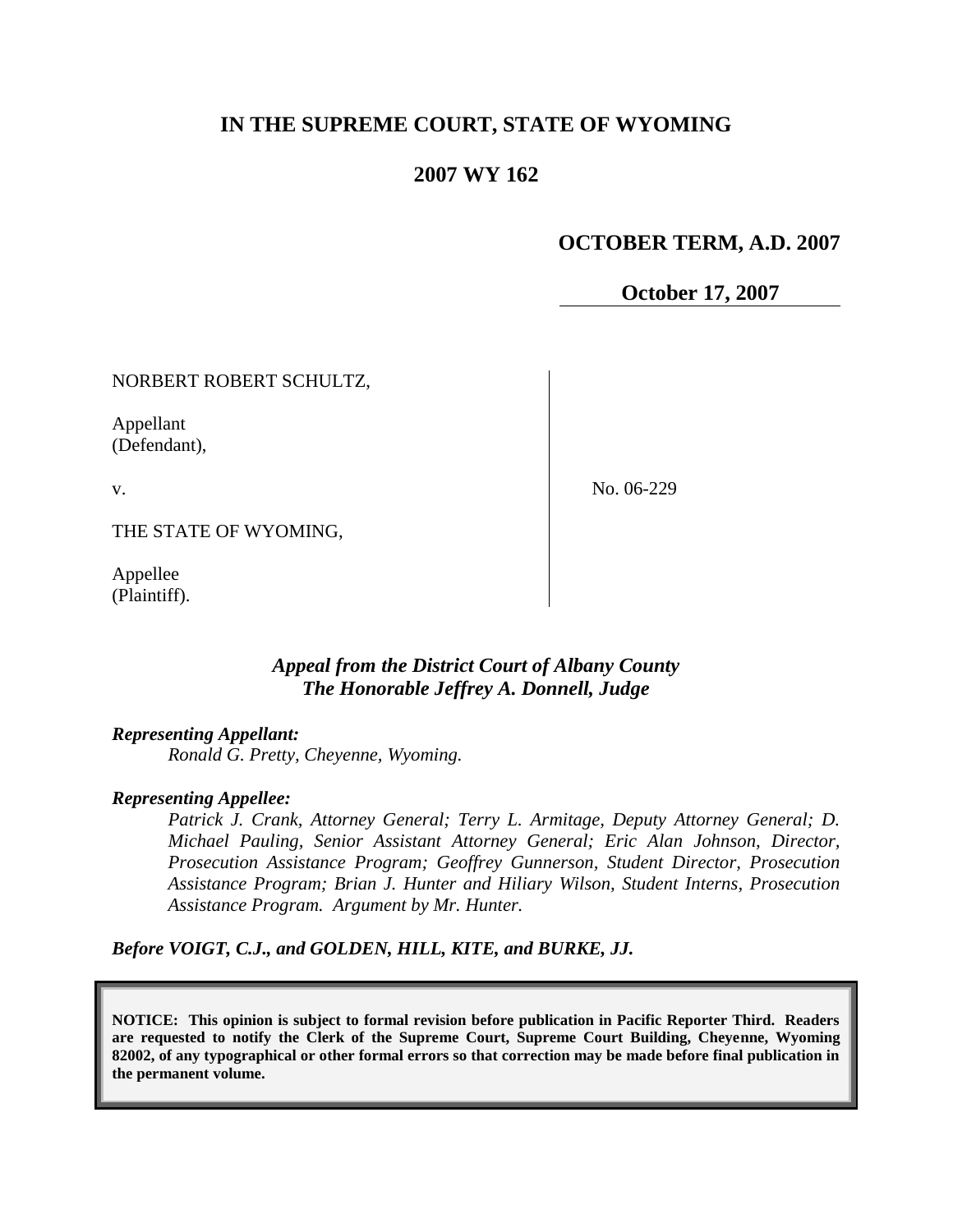### **BURKE, Justice.**

[¶1] For his part in a "road-rage" incident, Norbert Schultz was convicted of unlawful possession of a deadly weapon and two counts of aggravated assault and battery. In this appeal, he maintains that the trial court made several erroneous evidentiary rulings mandating reversal. We affirm.

### *ISSUES*

[¶2] Mr. Schultz states these two issues:

- 1. Did the court commit evidentiary errors that justify a new trial?
- 2. Did the cumulative effect of all trial errors adversely affect the Appellant"s substantial rights?

# *FACTS*

[¶3] Brandon and Zoey Peterson were driving on Interstate 80 from Laramie toward Cheyenne. While they were passing a tractor-trailer, a small white car came up behind and flashed its high-beam headlights at them. After passing the tractor-trailer, the Petersons moved back into the right-hand lane, expecting the white car to pass. Instead, it pulled in close behind them, with headlights still on high beam. Mr. Peterson slowed down, hoping the white car would pass. When it did not, Mr. Peterson moved over into the left lane and slowed down even more. The white car finally passed and moved out in front, and Mr. Peterson returned to the right lane.

[¶4] Angry, Mr. Peterson flashed his high beams at the white car. In response, the driver of the white car slammed on his brakes. Mr. Peterson swerved into the left lane to avoid a rear-end collision, and the two vehicles drew nearly side-by-side. At that point, the driver of the white car stretched his arm out the window, aimed a handgun at the Petersons' vehicle, and fired five or six shots. Four shots hit the passenger door of the Petersons' vehicle, one breaking the window. After the shots were fired, Mr. Peterson called 911 on his cell phone and reported the incident. The white car dropped behind until the Petersons lost sight of it.

[¶5] Upon receiving the report of the incident, Lieutenant Guenther of the Wyoming Highway Patrol closed the eastbound lanes of Interstate 80. The officer had no description of the driver, but knew that the vehicle involved was a small, white passenger car. Mr. Schultz was one of the drivers stopped by the roadblock. Because he was driving a white car, Lieutenant Guenther approached him and said he was "investigating a possible road rage incident or some sort of drive-by shooting." Mr. Schultz denied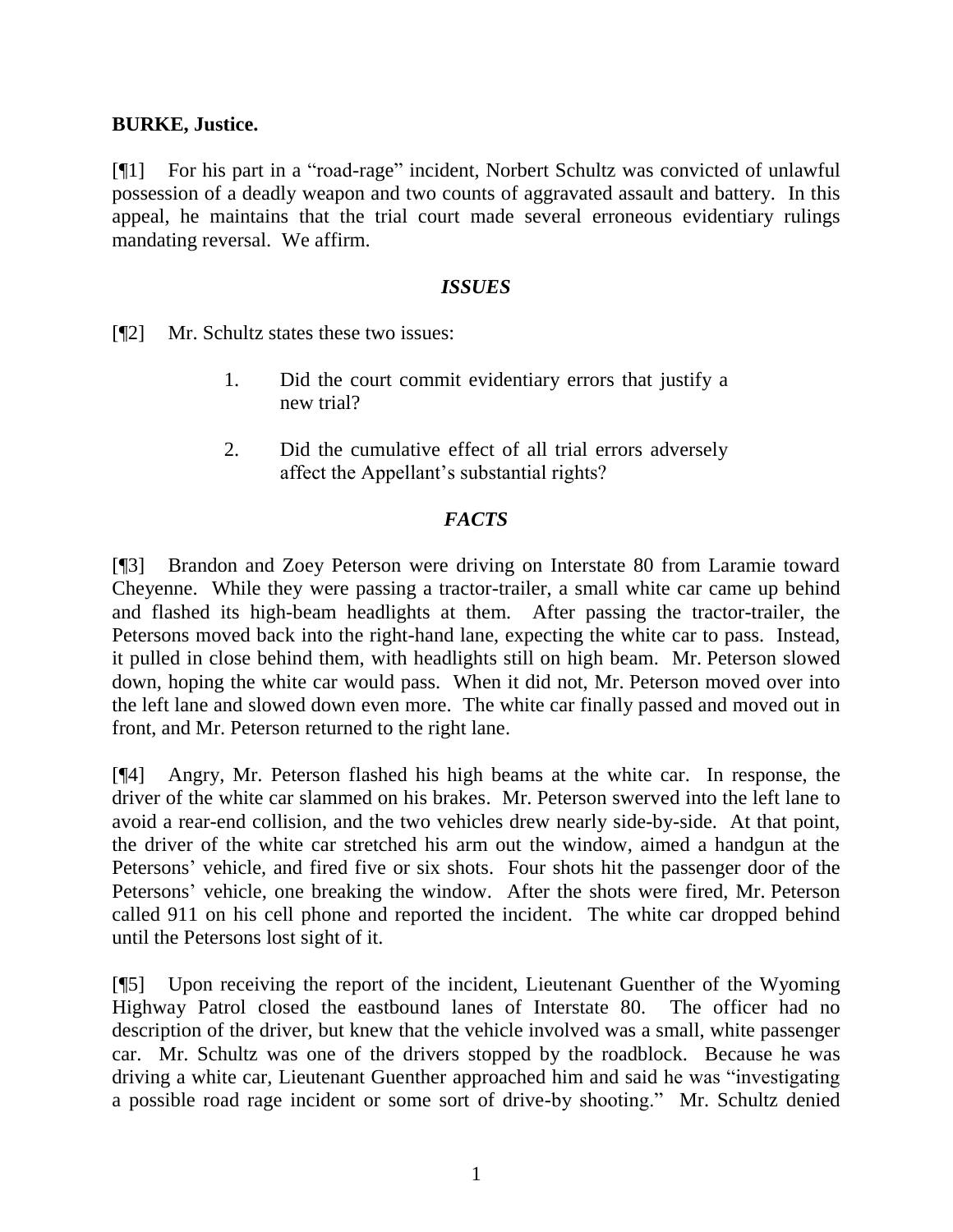knowing of any such incident, so the officer let him leave.

[¶6] Two days later, the Wyoming Highway Patrol issued a press release describing the incident and asking for assistance in locating the white car. They were contacted by a person who witnessed the entire incident, and had written down the license plate number of the white car. The license plate was registered to a vehicle belonging to Mr. Schultz. After obtaining an arrest warrant and a search warrant, Lieutenant Guenther arrested Mr. Schultz, and seized a handgun that turned out to be the one fired at the Petersons' vehicle.

[¶7] Eventually, Mr. Schultz was charged in district court in Albany County. At trial, Mr. Schultz contended that the prosecution did not prove that the incident occurred in Albany County. He also contended that he had fired the weapon in self-defense after the Petersons' vehicle tried to push him off the road. The jury found Mr. Schultz guilty on all three of the counts charged.

# *DISCUSSION*

[¶8] Mr. Schultz maintains that seven different evidentiary rulings made by the trial court were in error. We examine each in turn, keeping in mind that rulings on the admission of evidence are generally within the sound discretion of the trial court, and are upheld absent a clear abuse of discretion. *Sanchez v. State*, 2006 WY 116, ¶ 20, 142 P.3d 1134, 1140 (Wyo. 2006). We give considerable deference to the trial court"s evidentiary rulings, and uphold them on appeal if we find they had a legitimate basis. *Id.* If we conclude that an evidentiary ruling was in error, we then ask if the error was prejudicial. The appellant must show that the verdict might have been different if the trial court had made the correct ruling. *Smyth v. Kaufman*, 2003 WY 52, ¶ 29, 67 P.3d 1161, 1169-70 (Wyo. 2003).

[¶9] Appellant"s first evidentiary challenge involves Ms. Peterson"s testimony, as the prosecution"s first witness, about her husband"s call to 911 after the shooting:

Q. Okay. What happened as you got closer to Cheyenne?

A. As we got closer to Cheyenne, we were told – [Mr. Peterson] was told by dispatch that –

[Defense Counsel]: Objection, Your Honor, hearsay.

The Court: Overruled.

[Defense Counsel]: Continue the objection, Your Honor.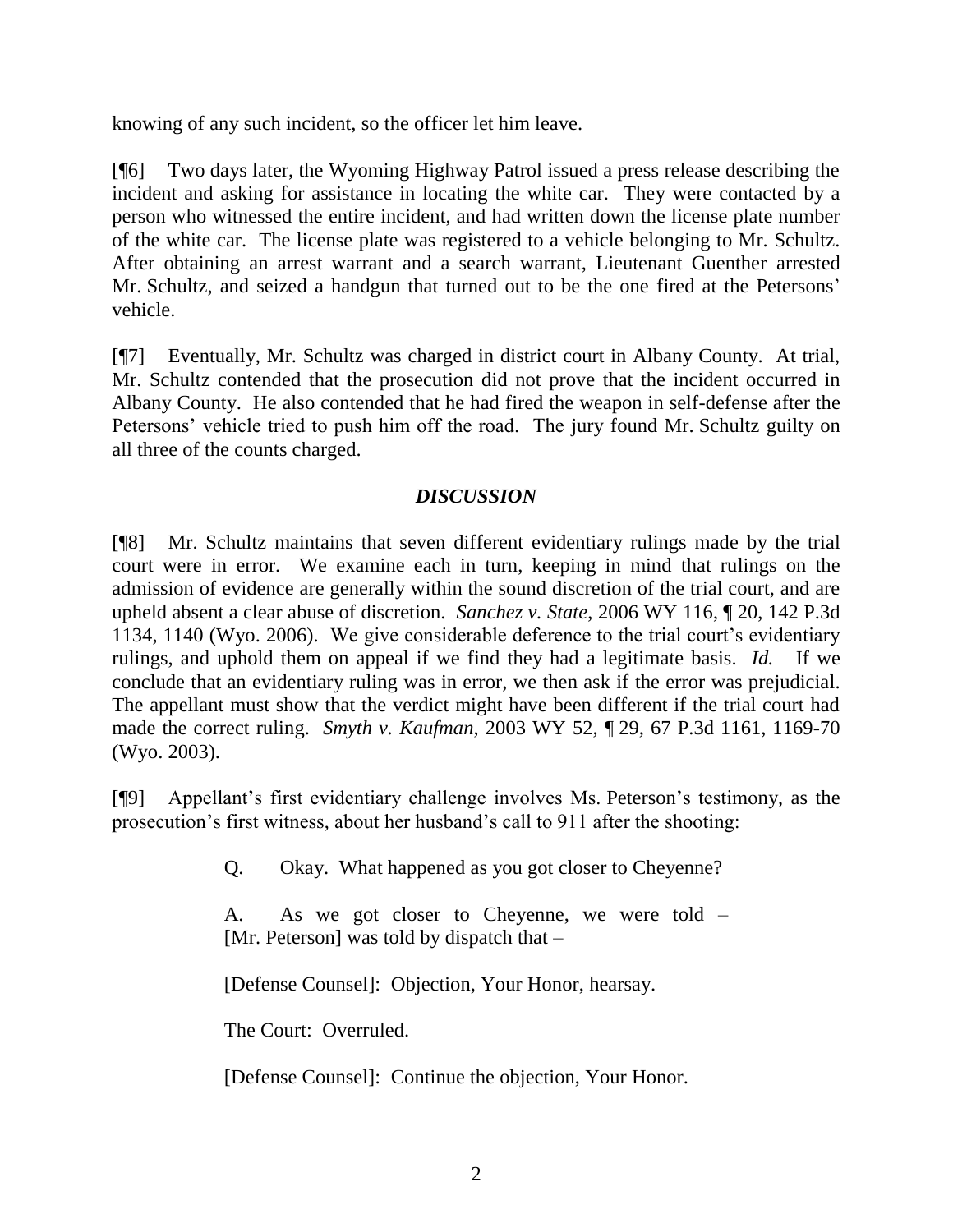The Court: That's fine [Defense Counsel]. Go ahead.

The Witness: We were told that at a certain median, we would see a cop with his lights on. We were supposed to turn on – turn off our headlights so that only our park lights and cab lights were showing so that the cop knew it was us. At the next median, we were to pull over and see that cop.

Mr. Schultz continues to maintain that this testimony was inadmissible hearsay.

[¶10] Hearsay is a statement, other than one made by the declarant while testifying, offered in evidence to prove the truth of the matter asserted. W.R.E. 801(c). When an out-of-court statement is not offered to prove the truth of the matter asserted, but instead to explain the subsequent conduct of the person who heard it, that statement is not hearsay. *Kenyon v. State*, 986 P.2d 849, 853-54 (Wyo. 1999). Ms. Peterson"s testimony was not offered to prove the truth of the matter asserted. It was offered to explain the Petersons' subsequent conduct in stopping to meet with the police. It was not hearsay, and the trial court had a legitimate basis for ruling it admissible.

[¶11] Mr. Schultz"s brief hints that the testimony should have been excluded under *Crawford v. Washington*, 541 U.S. 36, 124 S.Ct. 1354, 158 L.Ed.2d 177 (2004) because he was denied his constitutional right to confront the witnesses against him. Even a cursory reading of *Crawford* reveals that it does not apply to testimony offered "for purposes other than establishing the truth of the matter asserted." 541 U.S. at 59 n.9, 124 S.Ct. at 1369 n.9.

[¶12] Next, Mr. Schultz contends that the trial court improperly curtailed his counsel"s cross examination of Mr. Peterson by sustaining an objection to an argumentative question. To evaluate this contention, the testimony must be considered in context. Mr. Peterson had testified that after he flashed his high beams, the driver of the white car slammed on the brakes, and Mr. Peterson swerved into the left lane to avoid a collision. Counsel for Mr. Schultz continued with this cross examination:

> Q. When you swerved after he hit his brakes, did you do anything else?

A. Anything else like what?

Q. Well, I want to know. Did you do anything else? When he hit his brakes and you testified on Direct that you swerved, did you do anything else?

A. I swerved into the left lane just kind of re-collected for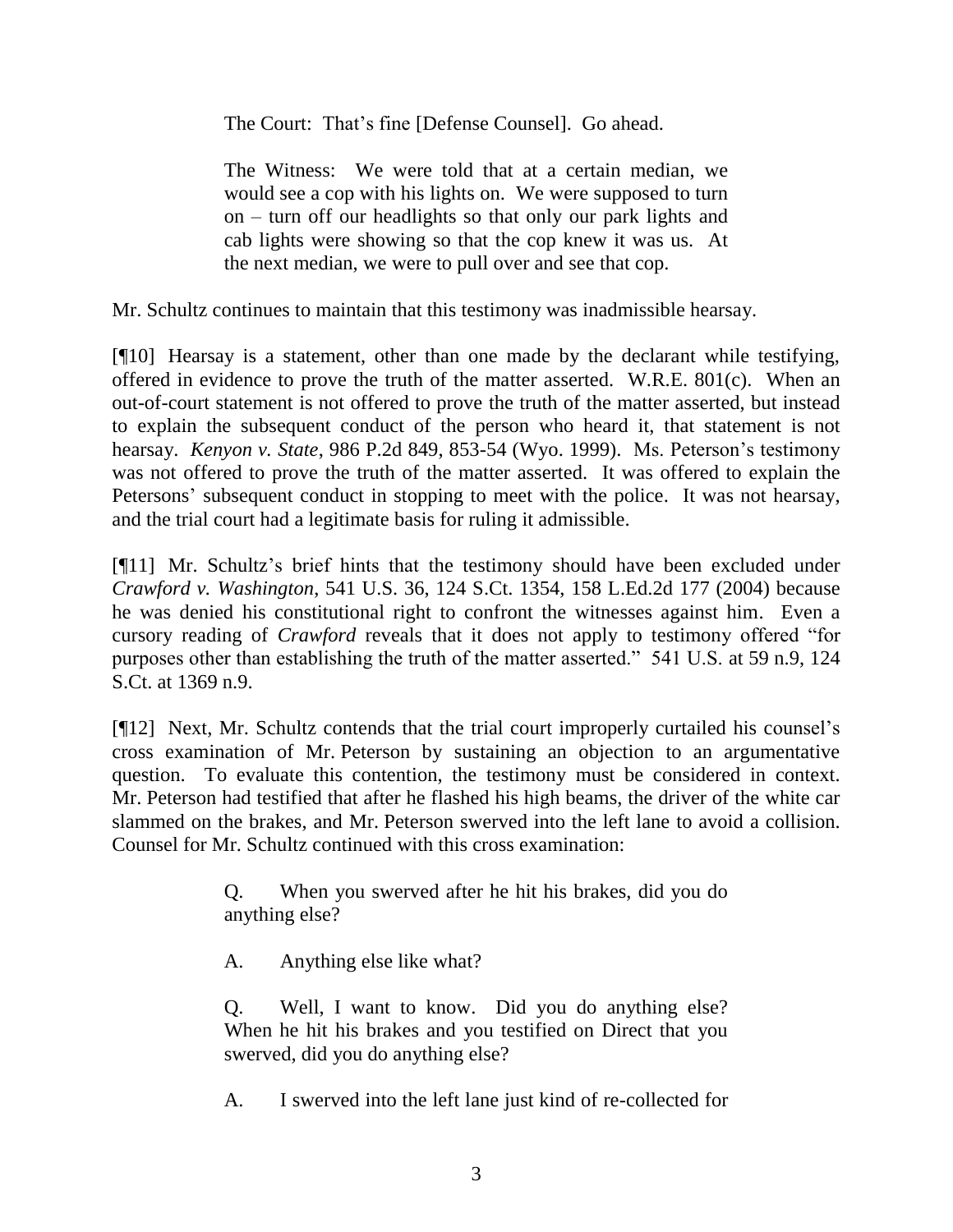a second, because I just about got in a wreck.

Q. Did you do anything else with your vehicle?

A. Just drove straight down the road.

Q. Okay. Well, what I don"t understand is, you were one car length behind him, correct?

A. Yeah.

Q. You flashed your lights, correct?

- A. Yeah.
- Q. He hit his brakes?
- A. Yeah.
- Q. Okay, you swerved?
- A. Yeah.

Q. Okay. Now, I would expect when he slammed on his brakes, his speed got slower, did it not?

- A. Yeah.
- Q. And you didn"t hit him?
- A. No.
- Q. You swerved, correct?
- A. Yes.

Q. All right. Yet here we are. He"s in front of you. He slams on his brakes. You didn"t slow your speed down. You swerve. He is slowing down yet he is now still beside you?

A. Well, I would have had to hit my brakes so I didn"t hit him –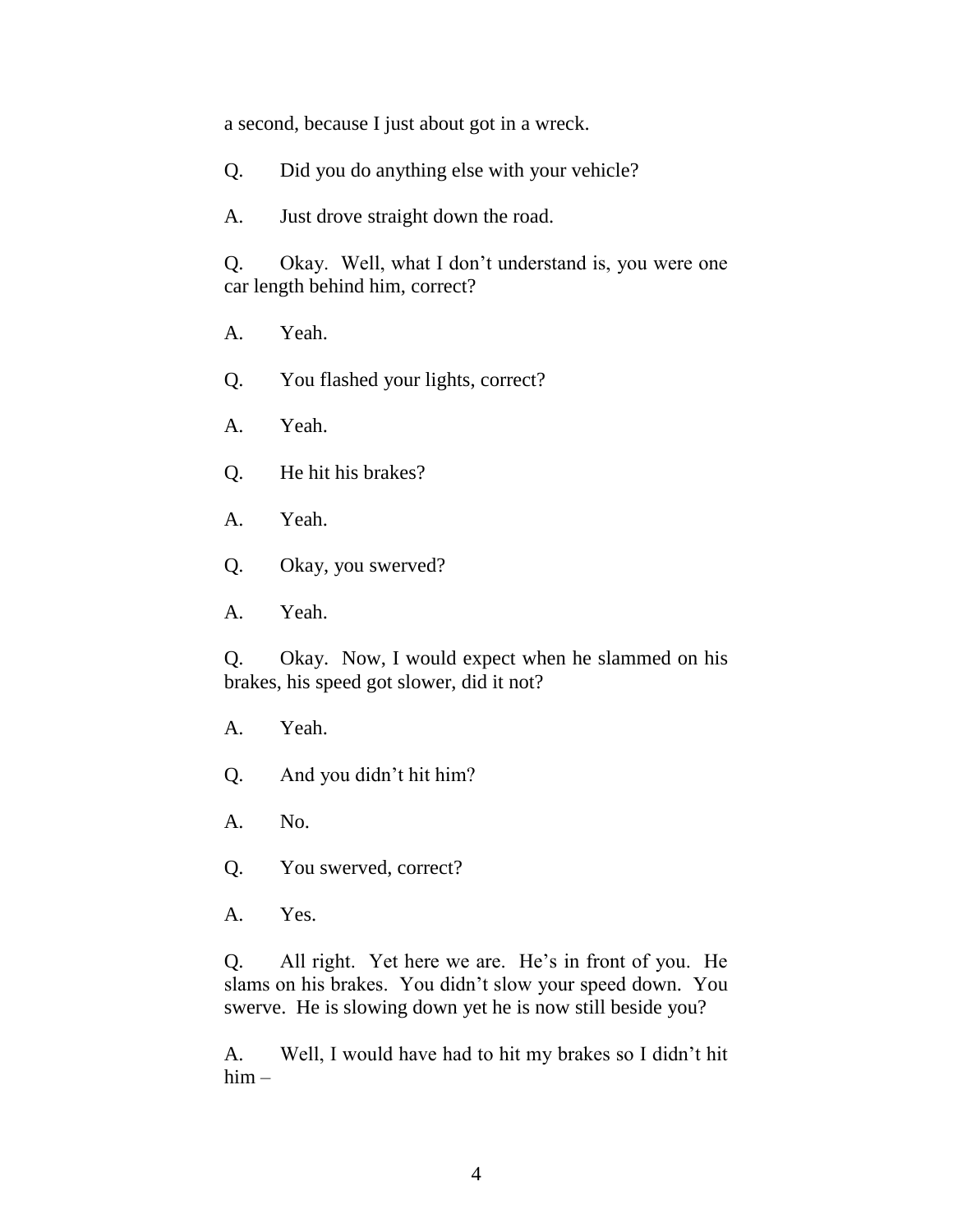Q. Well –

 $A.$  – as I swerved.

Q. I specifically asked you, Mr. Peterson, if you did anything else besides swerve. Now you are saying, I swerved and I hit my brakes. Now, which one did you do? Did you swerve or did you swerve and hit your brakes?

A. Well, I did both. I just thought that kind of comes with swerving is  $-$  so you don't run into them.

[Prosecution]: Your Honor, I would object that this is argumentative.

The Court: The objection is sustained.

Mr. Schultz claims it was an abuse of discretion for the trial court to sustain the objection, because counsel for Mr. Schultz was denied the opportunity to demonstrate inconsistencies in Mr. Peterson's testimony.

[ $[13]$  W.R.E. 611(a) provides as follows:

The court shall exercise reasonable control over the mode and order of interrogating witnesses and presenting evidence so as to (1) make the interrogation and presentation effective for the ascertainment of the truth, (2) avoid needless consumption of time, and (3) protect witnesses from harassment or undue embarrassment.

Under this rule, the trial court has "wide discretion in controlling the mode and order of interrogating witnesses to effectuate an efficient and orderly trial process." *Sutherland v. State*, 944 P.2d 1157, 1162 (Wyo. 1997). We uphold decisions concerning the examination of witnesses unless the trial court "flagrantly abused that discretion." *Seaton v. State Highway Comm'n, Dist. No. 1*, 784 P.2d 197, 202 (Wyo. 1989).

[¶14] Our caselaw indicates disapproval of argumentative questions. *Talley v. State*, 2007 WY 37, ¶ 11, 153 P.3d 256, 260 (Wyo. 2007); *Cederburg v. Carter*, 448 P.2d 608, 611 (Wyo. 1968). *See also Friesen v. Schmelzel*, 78 Wyo. 1, 9, 318 P.2d 368, 370 (Wyo. 1957) ("[T]here was no true attempt to impeach, but rather an effort to discredit by an argumentative question."). An argumentative question is one that does not attempt to solicit information, but challenges the witness with inferences from testimony already in evidence. "For instance, evincing disbelief in his demeanor, the cross-examiner might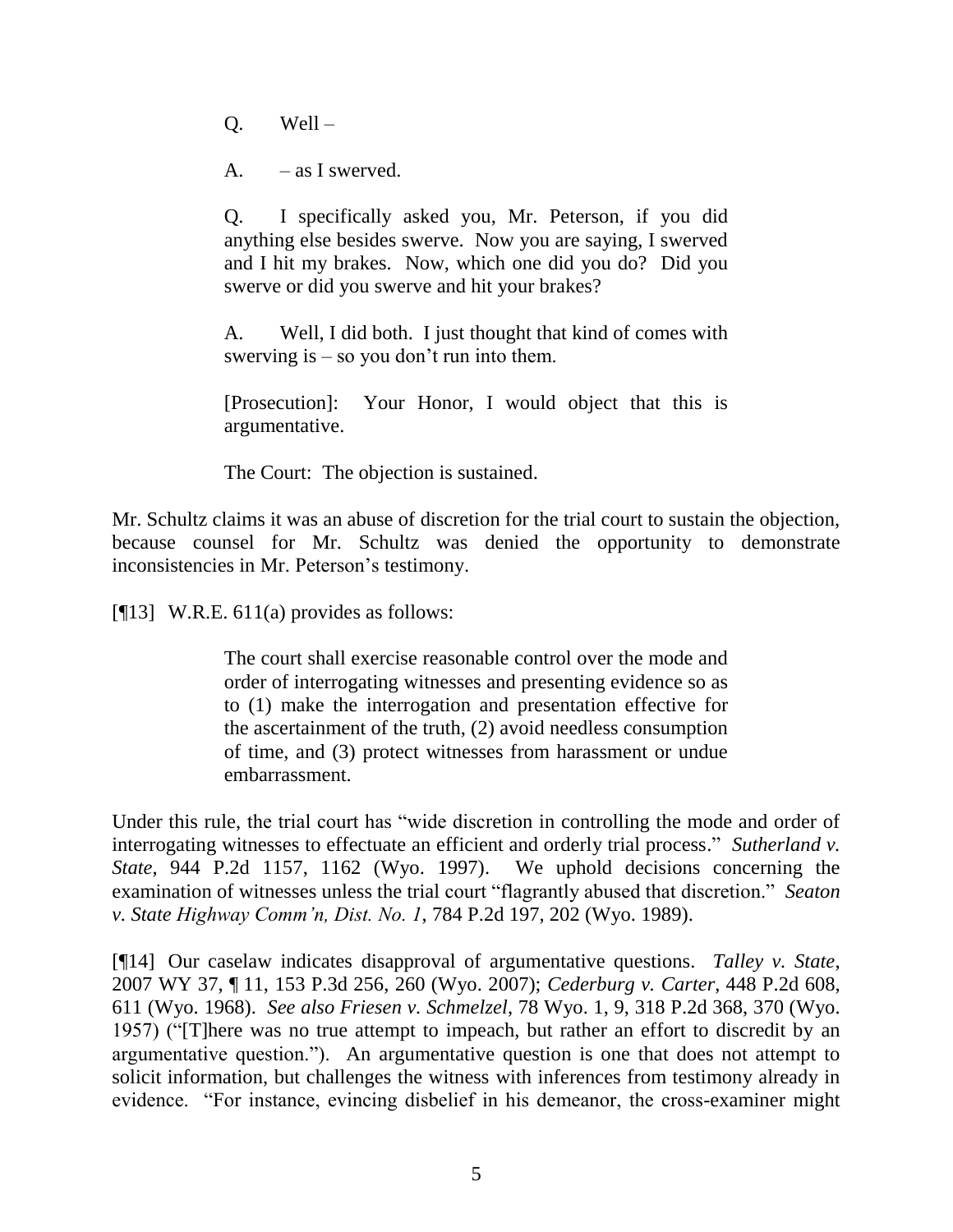ask . . . "How can you reconcile those statements?"" 1 Kenneth S. Broun, *McCormick on Evidence* § 7, at 28 ( $6<sup>th</sup>$  ed. 2006). The questions that prompted objection in Mr. Schultz"s case were these: "I specifically asked you, Mr. Peterson, if you did anything else besides swerve. Now you are saying, I swerved and I hit my brakes. Now, which one did you do? Did you swerve or did you swerve and hit your brakes?" The question is argumentative and the district court properly sustained the objection.

[¶15] This analysis also applies to another of Mr. Schultz's suggestions of error. Lieutenant Guenther testified on direct examination that bullets found in the gun seized from Mr. Schultz"s home were hollow points. A report from the Senior Analyst of the State Crime Laboratory, admitted by stipulation, indicated that the bullets were round points. After suggesting inconsistency between hollow points and round points, counsel for Mr. Schultz asked Lieutenant Guenther, "Do you think that you are more qualified as to firearms than Robert Christensen, senior analyst of the State Crime Laboratory who the State has already – we have already agreed is an expert as to firearms and trajectory?" The trial court reasonably exercised its discretion in sustaining the prosecution"s objection that this question was argumentative.

[¶16] Mr. Schultz"s next assertion of error involves the six bullets found in his gun when it was seized. The trial court admitted the bullets into evidence over an objection to their relevance. Again, to assess the trial court's ruling, it is necessary to consider the context. Five or six bullets were fired at the Petersons' vehicle. The magazine clip of Mr. Schultz's gun held eight bullets, but only six were in it when the gun was seized.

[¶17] Relevant evidence is evidence having any tendency to make the existence of any fact of consequence to the action more probable or less probable. W.R.E. 401. The prosecution suggested that the six bullets raised an inference that Mr. Schultz had a habit or practice of not loading the clip to full capacity. This was relevant because it made it more probable that Mr. Schultz had fired every bullet in the clip at the Petersons' vehicle, and cast doubt on his claim that he fired only to keep the Peterson vehicle from running him off the road. In addition, if four of six bullets (two-thirds) struck the Petersons' vehicle rather than four of eight (one-half), it was more probable that Mr. Schultz was aiming at the Petersons" vehicle, not firing into the air as he claimed. The trial court did not abuse its discretion in ruling that the six bullets were relevant evidence.

[¶18] Mr. Schultz further contends that the trial court improperly admitted evidence that the bullets were hollow points, information he contends was "designed to inflame the jury." No such objection was made at trial, so we apply a plain error standard of review. *Sanderson v. State*, 2007 WY 127, ¶ 16, 165 P.3d 83, 89 (Wyo. 2007). However, Mr. Schultz's brief contains no plain error analysis, and no cogent argument or pertinent authority to support the contention. We decline to consider it further. *See Kinstler v. RTB South Greeley, LTD.*, 2007 WY 98, ¶ 10, 160 P.3d 1125, 1128 (Wyo. 2007).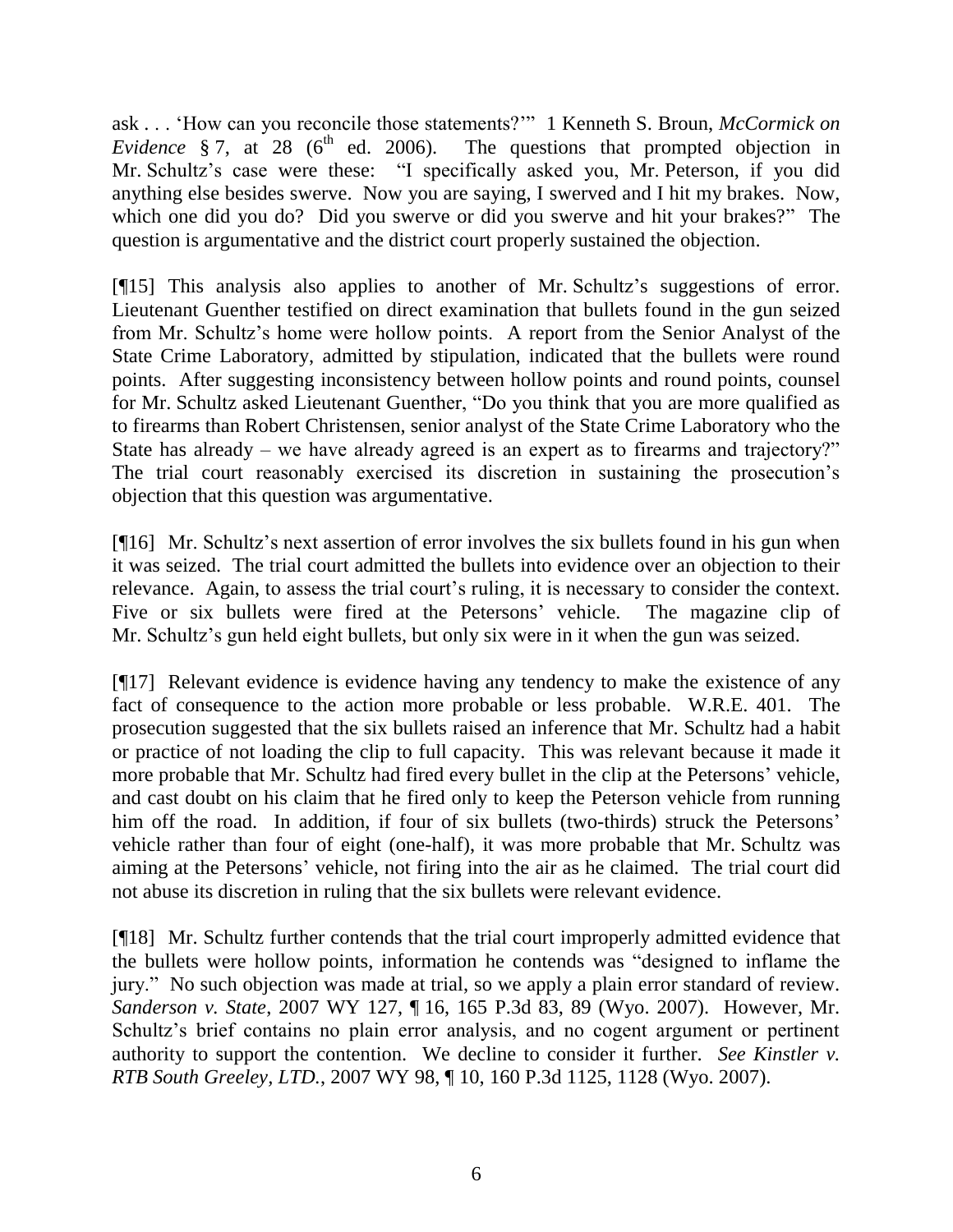[¶19] Next on Mr. Schultz"s list is testimony from Lieutenant Guenther that the incident took place in Albany County. Mr. Schultz contends that, because venue was at issue, this testimony about the location of the incident was improper because it involved an ultimate issue to be decided by the jury, and because it presented an opinion that Mr. Schultz was guilty. The challenged testimony was elicited during the prosecution"s direct examination of Lieutenant Guenther:

> Q. Okay. After following up on the actual reported location of this incident, Trooper Guenther, can you, first of all, tell the jury whether or not you are familiar with the boundaries of Albany County versus Laramie County?

A. I am.

Q. Okay. And if the prior witnesses have all testified that this happened before Buford, does that mean that it happened in Albany County?

[Defense Counsel]: Objection, Your Honor. He is invading the province of the jury. That is an element to be established by the jury, not an element to be testified to by the witness.

The Court: Objection is overruled.

[Defense Counsel]: Continuing objection, Your Honor.

The Witness: Yes.

[Prosecution]: Which side of Buford is the county line on?

A. The actual shooting occurred in Albany County.

Q. Okay. And witnesses have all testified before 335. What is the actual mile marker on Interstate 80 that's the cutoff between Laramie County and Albany County?

A. Approximately 336.6.

Q. So if you are traveling eastbound on Interstate 80 at Mile Marker 335, are you in Albany County or are you in Laramie County?

A. Albany County.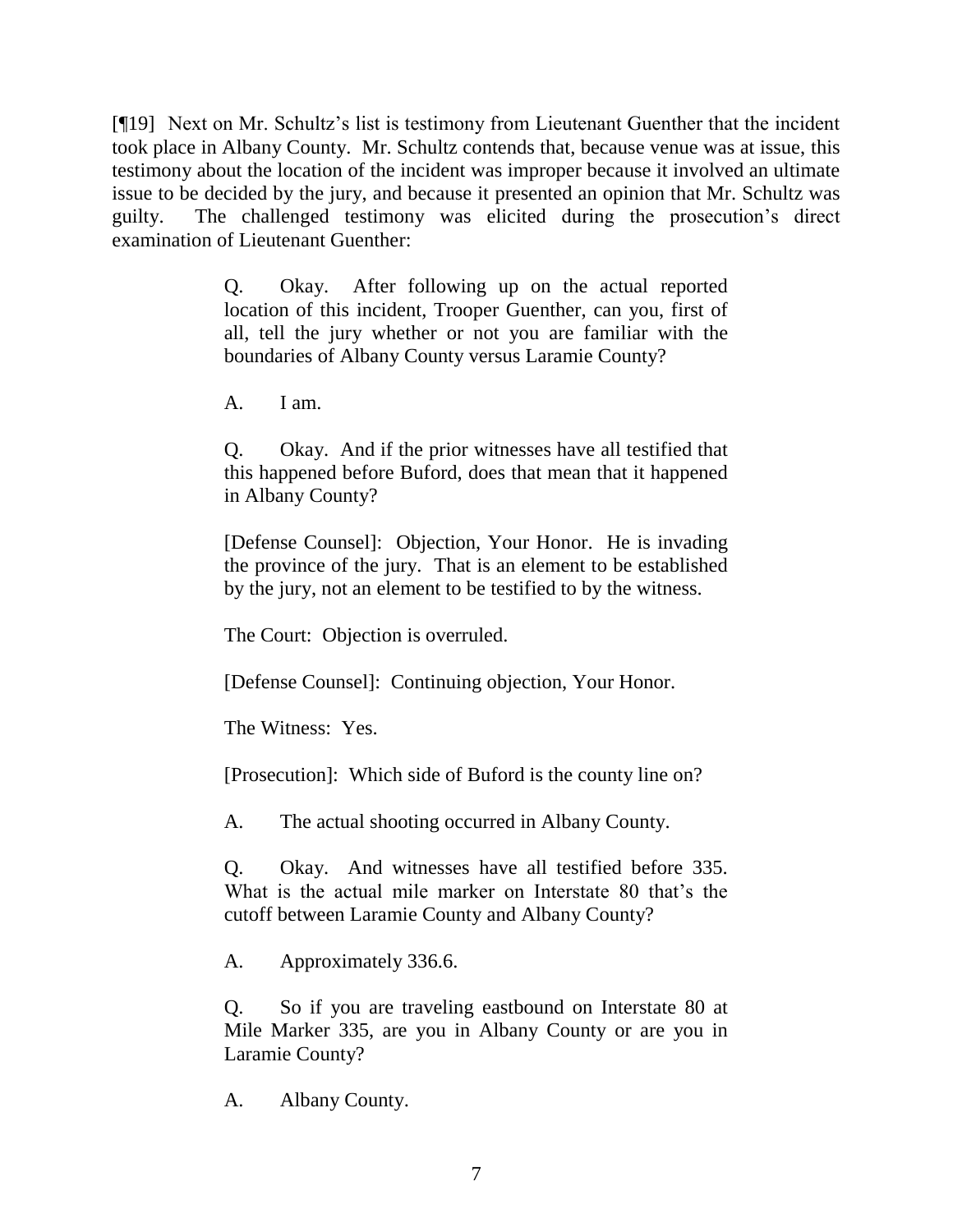[¶20] Opinion testimony "is not objectionable because it embraces an ultimate issue to be decided by the trier of fact." W.R.E. 704. Still, the prosecution may not elicit opinion testimony from a witness, lay or expert, concerning the guilt of the accused. *Bennett v. State*, 794 P.2d 879, 882-83 (Wyo. 1990); *Stephens v. State*, 774 P.2d 60, 66 (Wyo. 1989). This rule is narrow in scope, however, applying only where the prosecutor solicits "an express opinion as to the guilt of the defendant." *Dike v. State*, 990 P.2d 1012, 1022 (Wyo. 1999). Testimony need not be excluded unless it contains "an actual conclusion about the guilt or innocence of the accused party." *Ogden v. State*, 2001 WY 109, ¶ 23, 34 P.3d 271, 277 (Wyo. 2001). An interpretation of evidence by a witness, even though that interpretation is important in establishing an element of the crime and thus leading to the inference of guilt, is not in the same category as a conclusion about the guilt or innocence of the defendant. *Saldana v. State*, 846 P.2d 604, 616 (Wyo. 1993).

[¶21] Lieutenant Guenther"s testimony that the incident took place in Albany County did not opine directly on Mr. Schultz"s guilt or evidence. It provided "related information offered to assist the jury in resolving the factual issues placed before it." *Id*. at 617. The trial court did not abuse its discretion when it allowed this testimony.

[¶22] Next, Mr. Schultz claims evidentiary error in this testimony from Ms. Peterson on direct examination by the prosecution:

> Q. Okay. And do you recall whether or not you heard [Mr. Peterson] refer to Mile Marker 335 at some point?

[Defense Counsel]: Objection, Your Honor, hearsay.

The Court: Overruled.

The Witness: What was that again? I'm sorry.

Q. Do you recall whether you heard [Mr. Peterson] say 335 to anybody sometime during that incident?

A. Yes. He said it to the 911 dispatch.

As noted above, the Petersons" location at Mile Marker 335 indicated that the incident took place in Albany County. Mr. Schultz"s brief claims that the challenged evidence "eviscerated [his] defense as to venue," and that the testimony was clearly inadmissible hearsay.

[¶23] The State concedes that the testimony was hearsay, but asserts that it was properly admitted under an exception to the rule excluding hearsay. "A statement describing or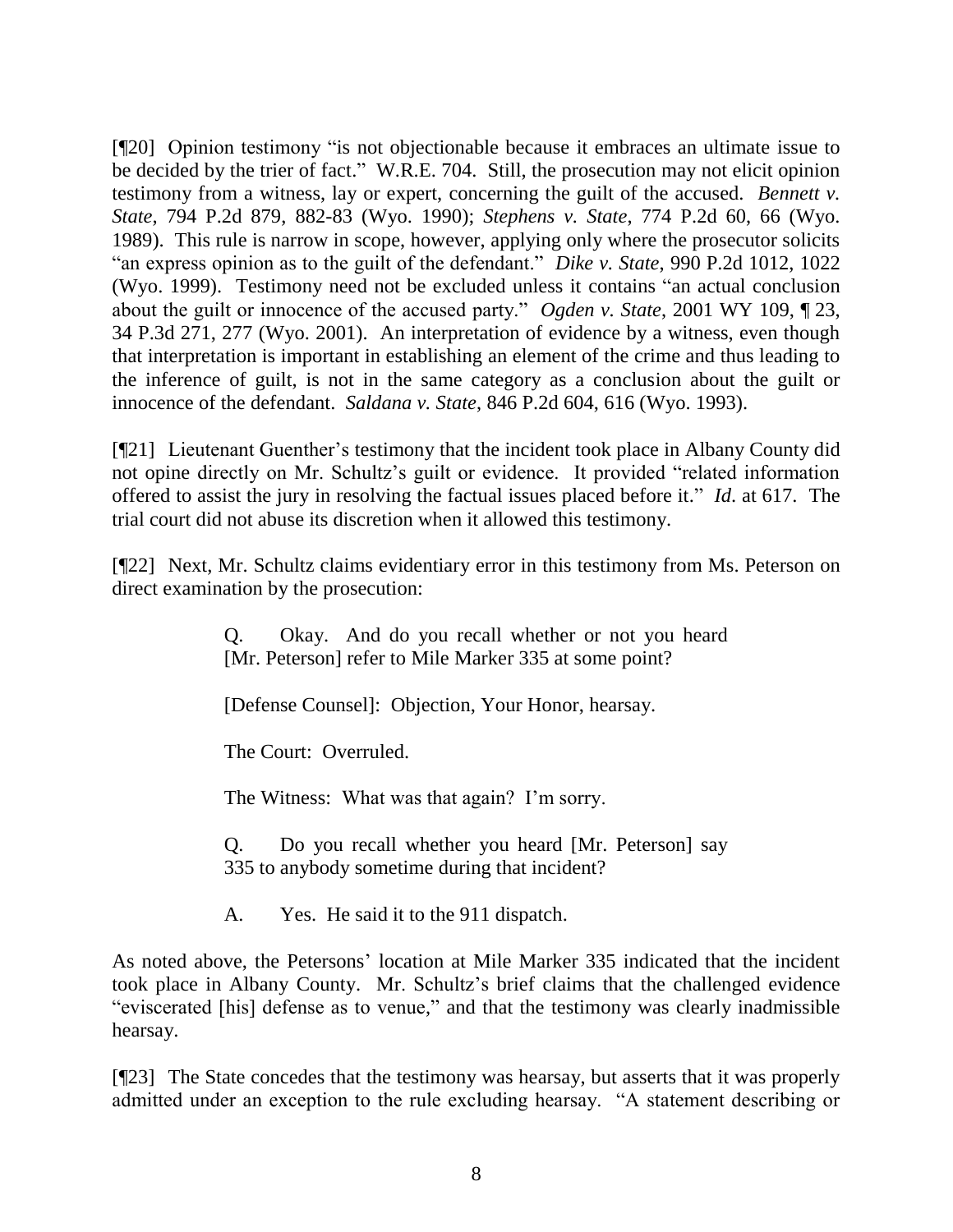explaining an event or condition made while the declarant was perceiving the event or condition, or immediately thereafter," is a present sense impression, and not excluded by the hearsay rule. W.R.E. 803(1). Three elements must be established to satisfy the present sense impression exception. *Moe v. State*, 2005 WY 149, ¶ 11, 123 P.3d 148, 151 (Wyo. 2005). The declarant must have perceived an event or condition. Mr. Peterson perceived the event of passing Mile Marker 335. The declarant must have uttered a statement describing or explaining the event. Mr. Peterson told the dispatcher he had just passed Mile Marker 335. The declarant must utter the statement while, or immediately after, perceiving the event. The record does not reveal the precise amount of time that passed between Mr. Peterson"s noticing Mile Marker 335 and reporting that location to the dispatcher, but it does indicate that Mr. Peterson began trying to call 911 immediately after the shots were fired, and as he was calling, he saw Mile Marker 335. When his call to 911 was answered, he told the dispatcher his location. The situation is like the one described in this treatise passage, which we have previously endorsed:

> The phrase "immediately thereafter" accommodates the human realities that the condition or event may happen so fast that the words do not quite keep pace, and proving a true match of words and events may be impossible for ordinary witnesses, so it would be foolish to require a statement to be truly simultaneous with the event or condition. The exception allows enough flexibility to reach statements made a moment after the fact, where a small delay or "slight lapse" . . . is not enough to allow reflection, which would raise doubts about trustworthiness.

4 Christopher B. Mueller and Laird C. Kirkpatrick, *Federal Evidence* § 434, at 384-85 (2d ed. 1994) (*quoted* in *Moe*, ¶ 13, 123 P.3d at 152). The time between Mr. Peterson"s perception of the Mile Marker and his report to the dispatcher was not enough to allow reflection or raise doubts about its trustworthiness. The trial court did not err in admitting this evidence of a present sense impression.

[¶24] Last on the list is Mr. Schultz"s assertion that the trial court erred concerning this bit of testimony:

> Q. Oh, one more question. Lieutenant Guenther, did Mr. Schultz ever ask you if the [Petersons] were okay?

[Defense Counsel]: Objection, Your Honor, relevancy.

The Court: What's the relevance, Counsel?

[Prosecution]: Your Honor, he indicated that he had no